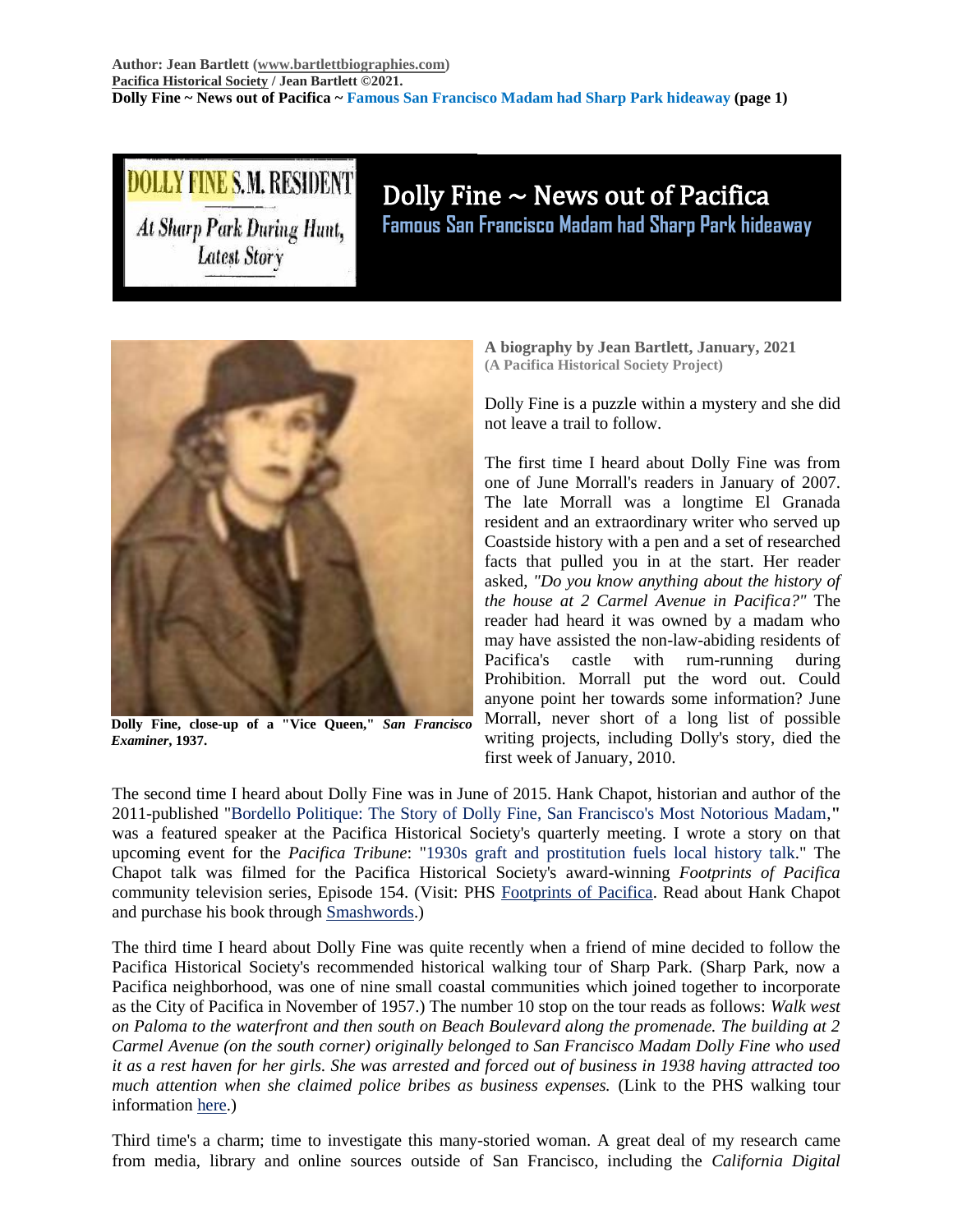*Newspaper Collection*. As to the question posed by Ms. Morrall's reader regarding "possible madam" Dolly Fine and her assistance to 1920 rum runners out of Pacifica's castle, there's only rumor to her involvement – though admittedly that rumor is found in several citings. But first, some facts.

A former Montana miner, M.L. Hewitt ran Chateau LaFayette. It was located in what is known today as Pacifica's Sam Mazza Castle. Operating during Prohibition, Chateau LaFayette offered weekend parties, dinner parties, dancing and banquets. For those in the know, it also offered Canadian whiskey and "ladiesof-the-night." The rumors suggest that Dolly Fine, a neighboring weekend resident, offered assistance to the Chateau when needed. However, given that Miss Fine, as you will read further on, was arrested as a teen in 1925, and given that M.L. Hewitt died in 1924, along with his business, my guess, to throw in with the rumors, is that Miss Fine, who did become a neighboring weekend resident, offered whatever paid assistance she could to the Coastside's prolific rum-running and speakeasy days, though perhaps not specifically to Chateau LaFayette. (Chateau LaFayette was one of seven Pacifica-located speakeasies.) In addition, as you will read, Pacifica resident Miss Fine was indeed a madam – and a very famous one.

**\* \* \***

On Wednesday, March 31, 1937, the *San Bernardino Daily Sun* plastered news out of San Francisco on their front page. While the "Lady in Red," as the papers would later dub Miss Fine, is not mentioned, she knows all the players and her time in the shadow is ticking.

**BRADY REINSTATED AS GRAFT PROSECUTOR, BAY CITY** – **Jurors Voice Endorsement for Attorney** — **Head of Bail Bond Company to Appear Before Inquisitors And Recite His Version** — (By United Press) SAN FRANCISCO — March 30.

*With District Attorney Matthew Brady again in charge of prosecution, the county grand jury today mapped a thorough investigation of San Francisco's vice pay-off system with Peter McDonough, alleged "vice lord" as the principal witness. The jury will meet tomorrow night to question graft investigator Edwin N. Atherton, whose report of vice conditions in San Francisco stirred a municipal scandal which threatened to reach high into the city's officialdom. McDonough, whose bail bond firm*  has been termed the "fountainhead of corruption," was scheduled to appear before the jury next *Monday night. McDonough, Saturday said he was willing to "tell all" he knew about the pay-off system in San Francisco, which Atherton charged in his report gleaned approximately \$1,000,000 annually in protection money from brothels and gambling establishments.* 

*REPORT ILL-FEELING It was reported ill-feeling had developed between Brady and Presiding Superior Judge George Steiger over Brady's "ouster" as prosecutor, and his subsequent reinstatement. Last Saturday an "official" statement was issued from the grand jury chambers saying that the jury had voted to disqualify Brady from the prosecution because of reports McDonough held his note for \$1,100. Brady's disqualification, the statement said, was voted at Brady's request. Last night, however, the grand jury denied that it had asked disqualification of Brady, and announced it had taken a unanimous vote of confidence on the district attorney's fitness to be a prosecutor in police graft cases. State Attorney General U.S. Webb, according to the "statement," had been asked by Judge Steiger to appoint a substitute prosecutor to replace Brady. When Webb was informed that the grand jury had voted confidence in Brady, he said there was "nothing for me to do about the situation." Following the grand jury session last night, Judge Steiger and District Attorney Brady met outside the jury chambers.* 

*ACCUSES JURIST "You issued an untruthful statement when you made an announcement at Saturday's session of the grand jury, declaring the attorney general would be asked to supersede me. You caused me to be put in the headlines. You were not telling the truth. You know the jury gave me a vote of confidence."*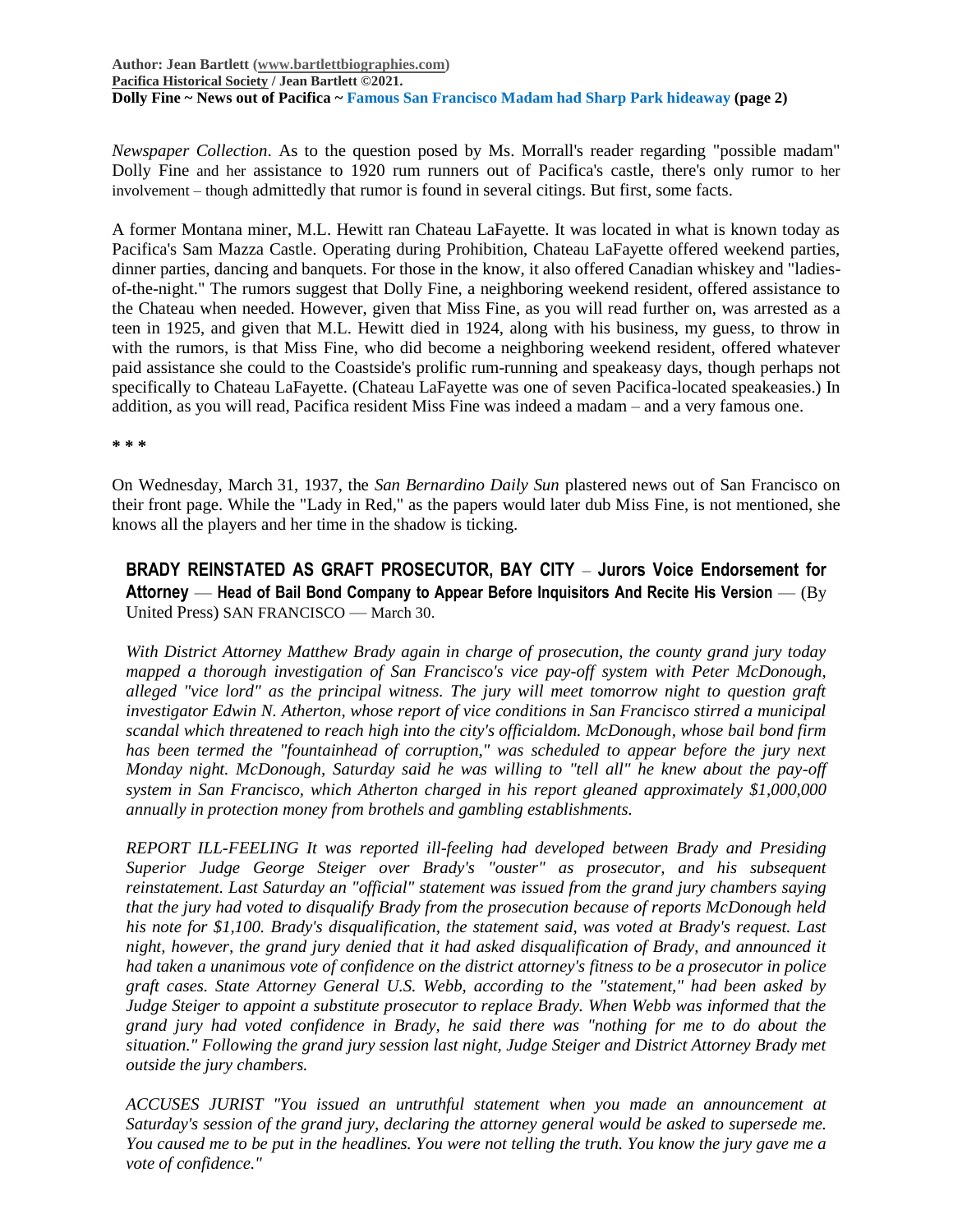#### **Author: Jean Bartlett [\(www.bartlettbiographies.com\)](http://www.bartlettbiographies.com/) [Pacifica Historical Society](http://pacificahistory.org/) / Jean Bartlett ©2021. Dolly Fine ~ News out of Pacifica ~ Famous San Francisco Madam had Sharp Park hideaway (page 3)**

*"I am only the presiding judge," Judge Steiger replied. "I am not the foreman of the grand jury. The statement to which you objected was dictated in my office by the foreman, James Gartland." The "mistake" statement situation had not been clarified today, but Brady apparently was fully restored to his position as chief graft prosecutor. The grand jurors voted Judge Steiger confidence. It was learned that police have obtained Atherton's list of 135 "old, established houses of prostitution," and are proceeding to raid them, methodically, one by one. Atherton submitted the list to the grand jury. Three asserted brothels were raided last night and a total of five girls and three visitors were arrested."*

At the time this story ran, Dolly was in the headlights of Edwin Atherton's person-of-interest list – and all these vice secrets, blazing the headlines of so many papers, would mark the beginning of the end of her San Francisco reign.



**Private Investigator Edwin N. Atherton,** *San Francisco Chronicle***, 1937.**

A former G-man, Atherton was hired by District Attorney Brady to look into the growing rumors regarding San Francisco police graft and corruption. The investigation was triggered by a 1935 talk given by Internal Revenue Agent John V. Lewis to the San Rafael Rotary Club. In that chat, Lewis casually dropped the bomb that a number of San Francisco police officers had hundreds of thousands of dollars in unclaimed funds, and that they were living like kings through payoffs and bribery. Mr. Lewis also intimated that an unnamed San Francisco madam, for whom history strongly points a finger at Dolly, had been writing off the assistance of police officers on her taxes. (Dolly would additionally sign up her girls for the 1935-enacted Social Security Act. She also provided homes for the women who worked for her in two San Francisco apartment buildings.)

San Franciscans were generally a fairly relaxed bunch when it came to the business of prostitution, but police corruption was an entirely different story and they were outraged that another city's newspaper was calling out their town. District Attorney Matthew Brady and San Francisco Mayor Angelo Rossi were pinned down by public pressure to dig in their heels and unearth the truth – and so PI Atherton and his entire investigating firm were hired to blow the murk out of the water.

At his 2015 Pacifica Historical Society speaking event, historian and author Chapot referenced the \$1,100 Brady note mentioned in the 1937 *San Bernardino Daily Sun* front-pager.

"There's a great story," Chapot said. "An auto salesman from Van Ness Auto Row in San Francisco said a good looking blonde in a convertible, drove into the lot and gave him a bag of gold coins  $- $1,100$  worth. Brady came in the next day and drove a car off the lot. I don't know if it was Dolly, but the story said, 'Good looking blonde,' and Dolly (a blonde) was often described as 'a very attractive woman.' Brady denied everything."

Pete McDonough, also named in that 1937 article, started the first U.S. bail bond business with his brother Tom. He and Tom took over their father's bar, a popular watering hole which remained standing even after the 1906 earthquake, and that was just around the corner from San Francisco's City Hall. It came to Pete's attention that lawyers were taking a percentage of the money they loaned out for bail. The highly respected businessman, known for his dedication to community and those in public office, wanted in.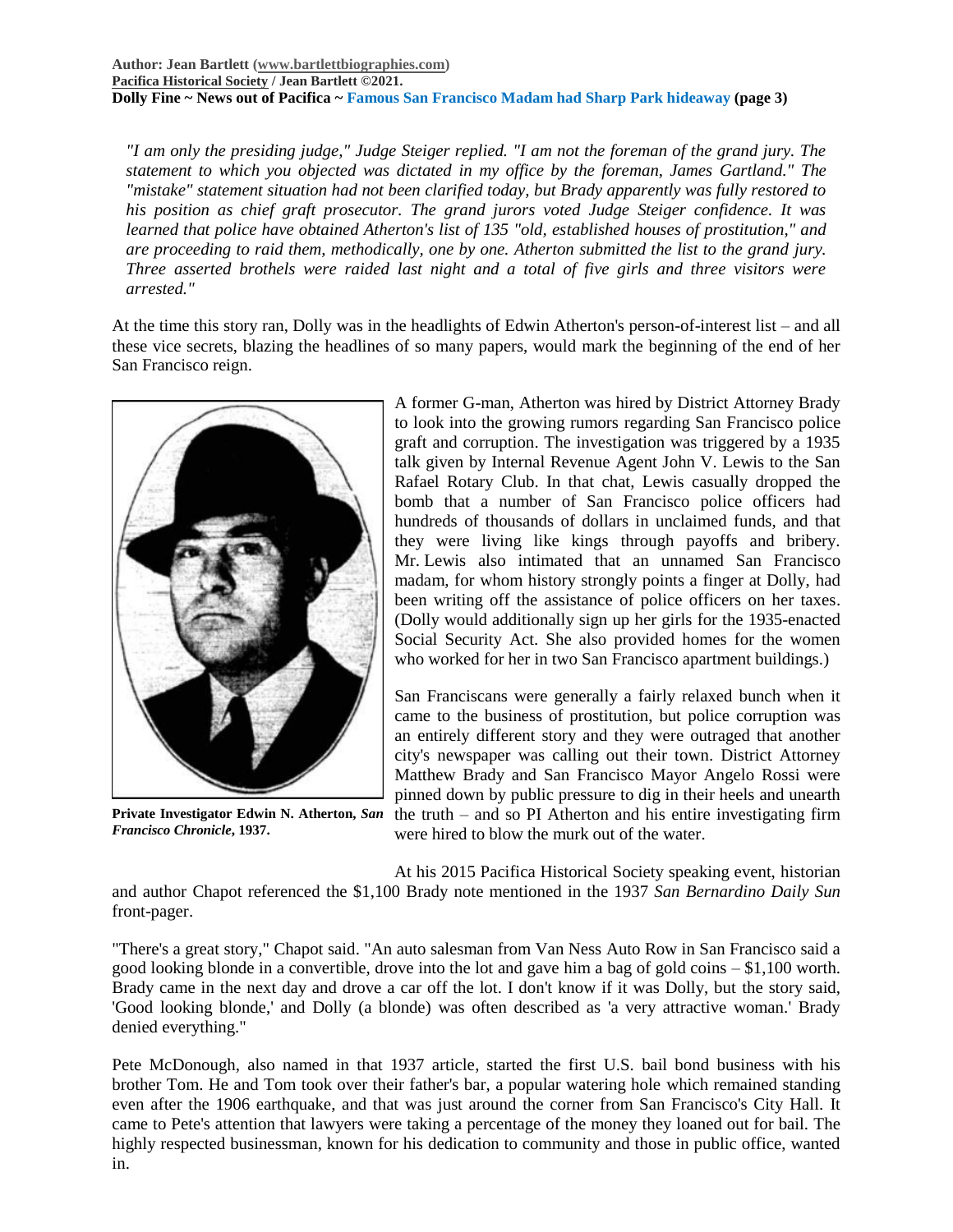#### **Author: Jean Bartlett [\(www.bartlettbiographies.com\)](http://www.bartlettbiographies.com/) [Pacifica Historical Society](http://pacificahistory.org/) / Jean Bartlett ©2021. Dolly Fine ~ News out of Pacifica ~ Famous San Francisco Madam had Sharp Park hideaway (page 4)**

The bar owners began posting bail bonds as a favor to favorite patrons in exchange for a percentage of the amount posted. As time went on, Pete, and his nephew Harry Rice, became the masterminds behind the organization, McDonough Brothers. (Tom McDonough, as named in The Atherton Report, was not a part of their criminal investigation).

Experts in protection and support, McDonough Bros. provided a variety of services. This included wireless communications with numerous San Francisco police stations, so that within minutes of an arrest, involved individuals could do what was needed to rake in the dough. McDonough Bros. could additionally provide the necessary means to stop witnesses—short of bodily harm—from testifying against people who could afford to pay for not being testified against. This included police officers, owners of gambling houses, owners of businesses of ill repute. It also meant that various illegal activities, known by both the police and the perpetrators, could be organized, by McDonough Bros., for mutual financial benefit to all parties.

For instance, Dolly Fine ran a "resort," as such houses were called in those days, out of 1275 Bush Street. Per the findings of The Atherton Report, that cost her \$750 in police bribes to open her business and about \$200 a month thereafter in monthly payoffs – naturally with Pete McDonough there to work all the angles.

The "Pete McDonough Bail Bond Scandal," as various newspapers called it, had at its foundation, evidence Atherton derived from "tapped wires." That evidence might, for instance, include records of overheard telephone conversations which took place between Pete McDonough and a police official. In that conversation, McDonough might be told of an upcoming police raid on a gambling house. Should such a conversation take place, McDonough might then tip off the gambling house. Following such alleged action, fees were billed and paid.



**Pete McDonough, bail bondsman, News of the "alleged" \$1,000,000 a year police graft ring writes the front page.** *San Francisco Examiner***, 1937.** *San Francisco Examiner***, March 17, 1937.**

The Atherton Report, which was submitted to the grand jury on March 17, 1937, was the result of an active investigation into charges of graft in the San Francisco Police from November 21, 1935 through December 1, 1936. And it was through the wiretapping of Pete McDonough's phones, that Dolly came to the attention of Atherton.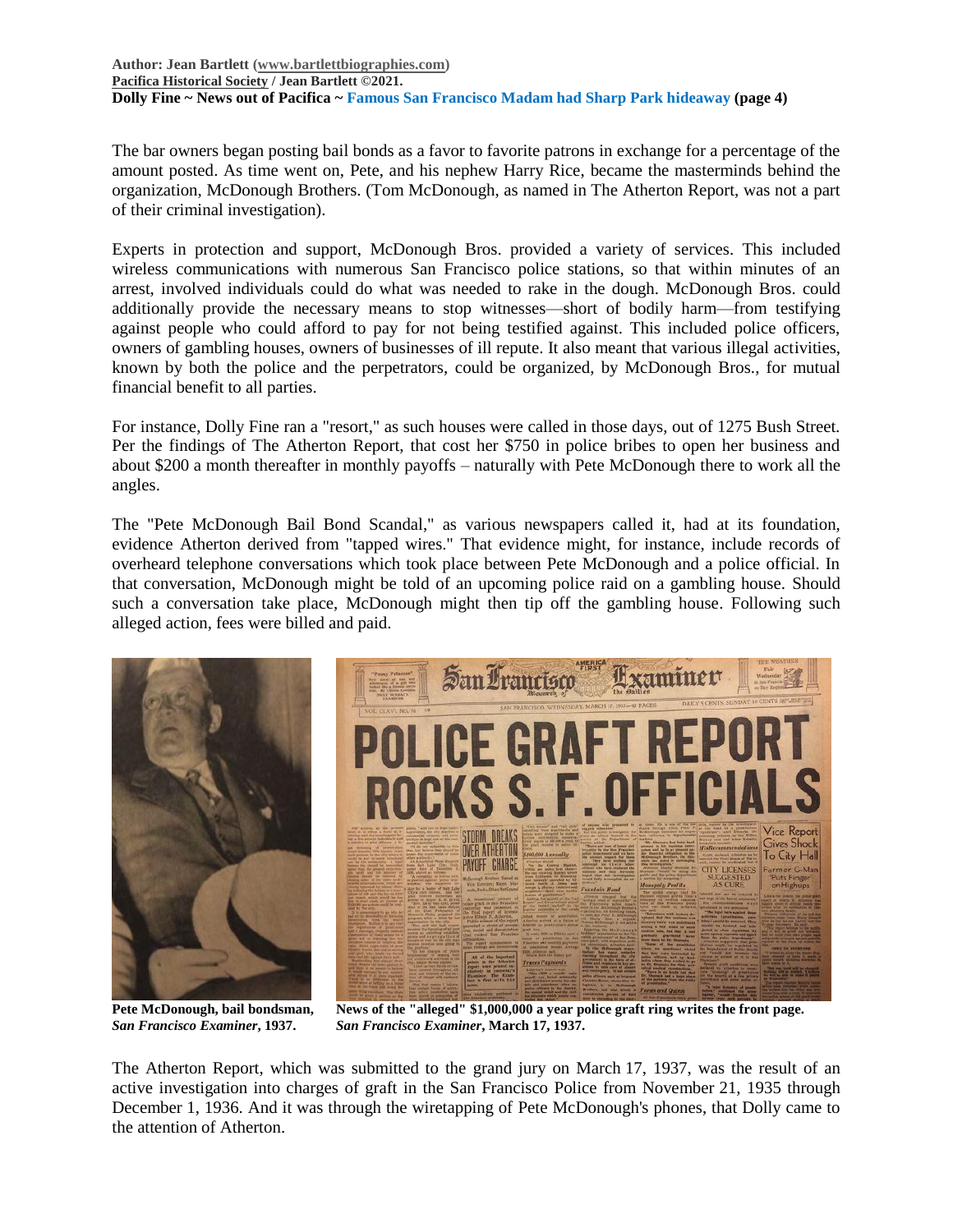**Author: Jean Bartlett [\(www.bartlettbiographies.com\)](http://www.bartlettbiographies.com/) [Pacifica Historical Society](http://pacificahistory.org/) / Jean Bartlett ©2021. Dolly Fine ~ News out of Pacifica ~ Famous San Francisco Madam had Sharp Park hideaway (page 5)**

In the normal course of her business, Dolly and Pete, as well as Dolly and Harry Rice, talked on the phone relatively frequently. They might discuss information on upcoming raids and how many girls should be arrested, or perhaps new clients or employees. In the spring of 1937, Dolly was summoned to appear as a witness in the grand jury investigation of the, alleged, \$1,000,000 a year police graft ring. The *Oakland Tribune* provided a more colorful take on those events in their June 2, 1937 edition:

*Miss Fine was brought before the jury on a subpoena served by the combined efforts of Atherton, four police, a pair of pliers and a hacksaw. She wouldn't let Atherton into her place to accept the subpoena until he called the officers and they started to attack a door chain with the hacksaw.*

*Dolly Fine, comely blonde, identified by the investigator as keeper of a Bush Street brothel, did not deny any of the purported conversations with Rice and other persons at McDonough Brothers, but said she 'couldn't remember' any of them. She became tearful when asked if she operated a house of prostitution and refused to answer on the grounds her reply might incriminate and degrade her.*

On June 17, 1937, while witnesses were still testifying before the grand jury by day, Dolly Fine was one of 75 persons arrested in raids that night on houses of prostitution and bookmaking shops. Identified as a known brothel keeper in the headlines, Dolly was promptly bailed out by McDonough Bros.

On June 18, Theodore J. Roche, president of the three-member police commission, testified before the grand jury. Roche promised that as soon as the grand jury concluded its investigation, that every officer connected with the graft ring would be dismissed summarily. (Note, with a lot of outraged sputtering in the direction of investigator Atherton, Roche resigned from the police commission on July 16, 1937, which followed the resignations of the other two police commission members Frank Foran and Dr. Thomas F. Shumate. As to the police officers pulled before the grand jury, most took the fifth, and in the end, more than a dozen officers were fired or resigned, and hundreds of officers were reassigned.)

As to Pete McDonough's promise to "tell all" he knew about the pay-off system in San Francisco, he was jailed for contempt by the grand jury because he refused to talk and he refused to take the fifth.

"But he was only in jail for two or three days and they worked out a deal where he just came in and answered three questions and they let him go," historian Chapot said. "The newspapers called him, 'The Big Boss of Kearny Street.'"

While Dolly Fine was already on the radar of local law enforcement before the 1937 scandal, her more than 20-minutes of fame in newspapers all over the San Francisco Bay Area made her a household name. That fame would eventually cause her doors to close for good. By the end of 1938, she was off everyone's radar – other than her own trustworthy inner circle and none of them ever talked.

Who was Dolly Fine?

\* \* \*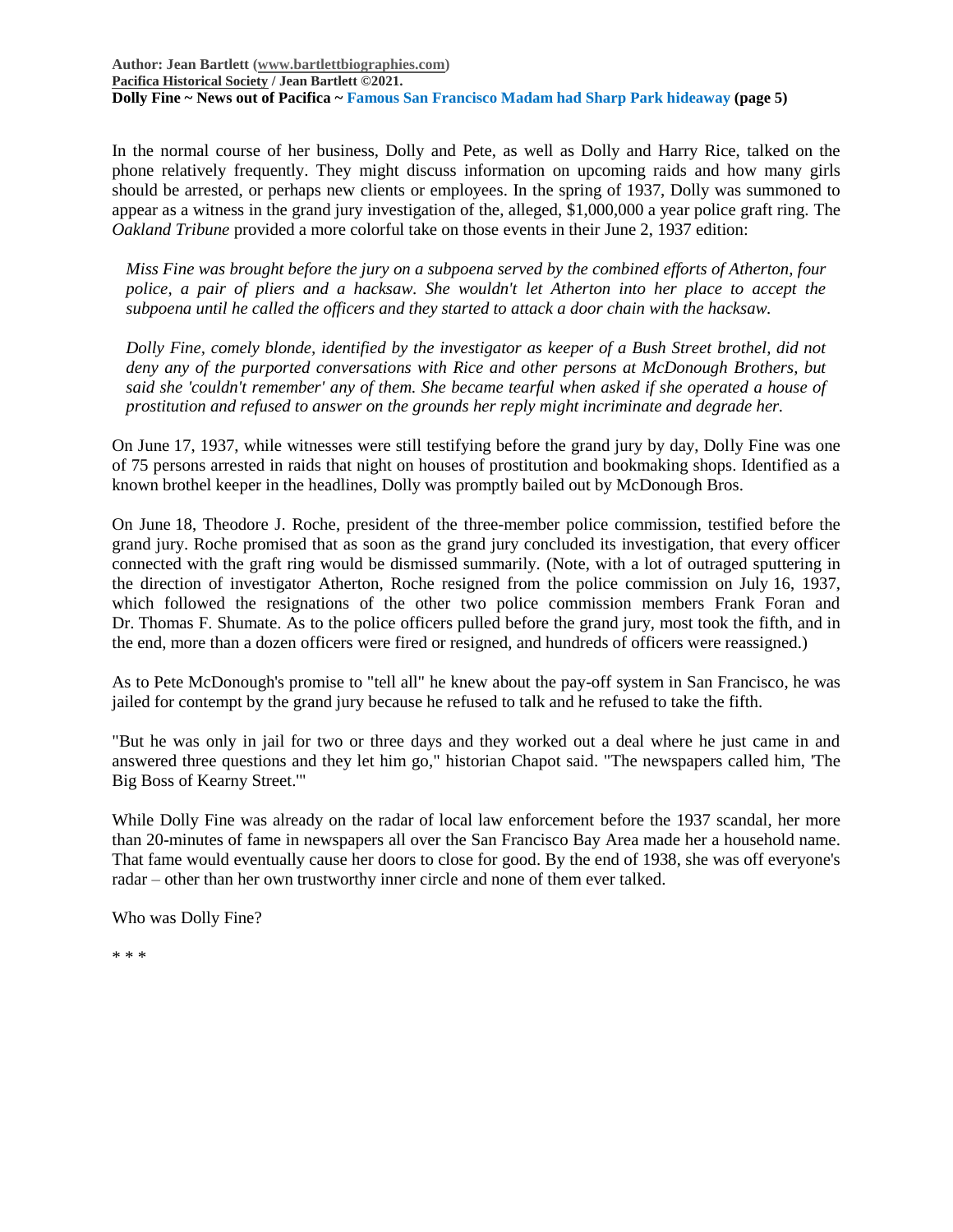**Author: Jean Bartlett [\(www.bartlettbiographies.com\)](http://www.bartlettbiographies.com/) [Pacifica Historical Society](http://pacificahistory.org/) / Jean Bartlett ©2021. Dolly Fine ~ News out of Pacifica ~ Famous San Francisco Madam had Sharp Park hideaway (page 6)**



**Dolly Fine, 1938. (San Francisco History Center, San Francisco Public Library.)**

First off, her name was not Dolly Fine. Sure, that's what it said on her business card where it also noted that she hired out house maids but they didn't do windows. But it turns out she had a whole slew of names and was affiliated with more than one San Francisco residence. (Her soon-to-be-discovered home in Sharp Park was her get-away-from-it-all home. Her girls vacationed there as well.) It was her house at 1275 Bush Street, and her new-found, unwanted fame from the McDonough Bros. takedown, that finally led to an inkling of Dolly's true tale.

On April 25, 1938, the *San Mateo Times* picked up this United Press story.

## **S.F. Boys Found in Disorderly House** — (UP) SAN FRANCISCO — April 25.

*Six women were in police custody today following a raid on a disorderly house in which eight high school boys, ranging in age from 15 to 17, were given lectures by police captains and sent home.*

*The raid followed a "tip" from parents of the youths, who requested police follow the boys and send them home. Police said the boys were members of "well known" families.*

*Captains Frank Lucey and William Merrick trailed the boys from a dance attended by a large number of boys and girls of high school age – to the disorderly house. Lucey and Merrick arrested Dolly Fine, asserted keeper of the house, and five inmates.*

The story behind that story is there were eight young men from San Francisco Pacific Heights' families who were attending a cotillion. They had all heard about Dolly. She was famous. They figured after the dance, Dolly's house would be the next stop. One of the moms overheard her son talking about that very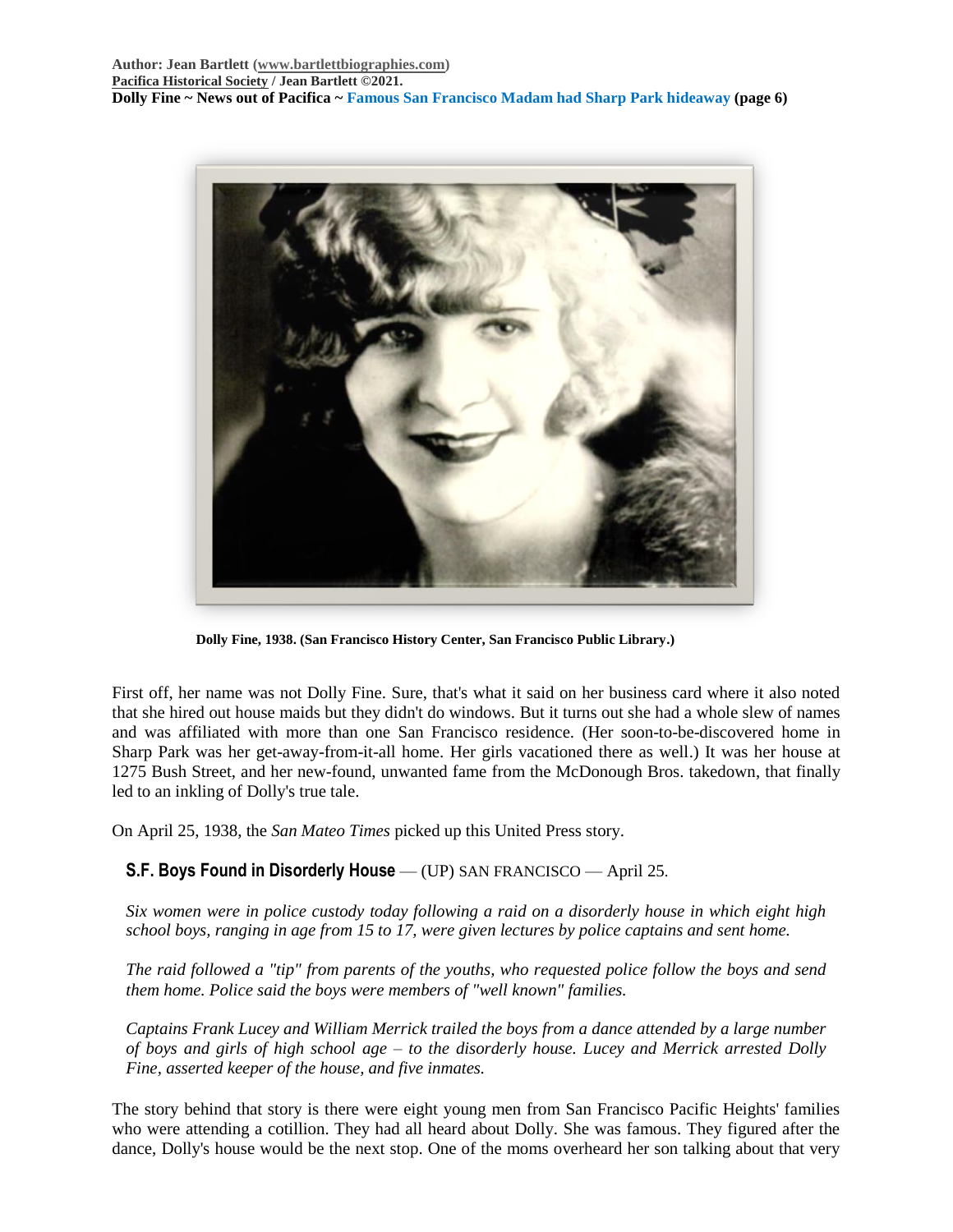plan on the phone. Fraught with worry, she phoned the police. Could they look into it? The San Francisco Police were on it.

The police waited ten minutes after the maid, at 1275 Bush Street, opened the door to let the eight young men in. A busy night, the teens were ushered to the back parlor to wait their turn. Nobody got a turn. The police raid and subsequent "talking-to" stopped that. But the damage was done to Dolly. She was to face eight charges of contributing to the delinquency of minors. A relatively new law, Dolly was the first woman to face it. If convicted, the charges carried heavy fines and jail time – two years for every count. Her bail was set at \$1,000. Pete McDonough announced he would furnish no more bail for prostitutes or those arrested in connection with vice cases.

Through her attorney Byron Parker, Dolly met bail. Dolly had been scheduled to appear on April 29 before Municipal Judge Theresa Meikle on a charge of "keeping a house of ill fame." Later she was to face eight charges of contributing to the delinquency of minors. Dolly was a no-show. She was reported to have skipped town.

Apparently before she left, she shared some of her thoughts, confidentially, to a San Francisco newspaper reporter, paraphrased here. She told him she had lived most of her life by the code of the underworld and, essentially, she wasn't going to change her stripes now. She was no squealer. She wouldn't rat out any of the known names, specifically local officials, who had abandoned her in her time of need.

Keep Your Mouth Shut Is My Code', Says Dolly 'Many Will Feel Relieved I've Pinned Up My Lips,' Declares Vice Figure

With that off the table, she noted her options were pretty straight forward: plead her innocence, commit suicide or flee. But one thing was sure, she was used to living a life of luxury and plummeting into the life of the dispossessed – which would certainly be her fate if she endured 16 years of jail time – was not in her cards. As soon as she went

missing, any confidentially-sourced comments from Dolly were now newsprint fodder, and the fact that she had a home in Sharp Park became everyone's front page story.

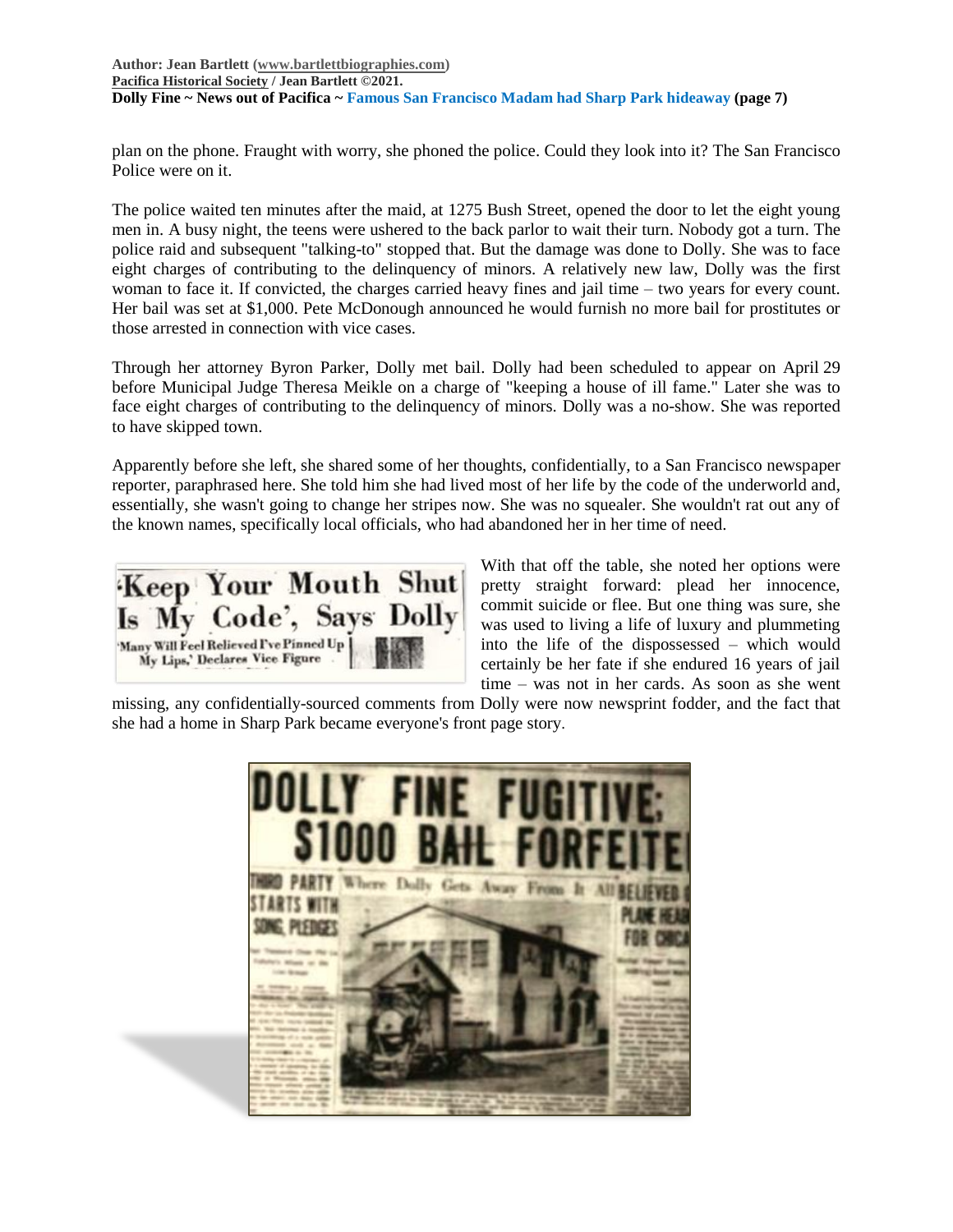**Author: Jean Bartlett [\(www.bartlettbiographies.com\)](http://www.bartlettbiographies.com/) [Pacifica Historical Society](http://pacificahistory.org/) / Jean Bartlett ©2021. Dolly Fine ~ News out of Pacifica ~ Famous San Francisco Madam had Sharp Park hideaway (page 8)**

But there was a contradiction to that April 29 suspected run – and by a Sharp Park barkeeper by the name of Dick Plate. He said Dolly and her husband were sitting in his bar on Saturday, April 30. Yet how could that be? Dolly was reported to have landed in Chicago on April 29. Here's a report to explain it all, or maybe some portion of it, from the *San Mateo Times*, early May, 1938. (There are a number of things in the following story that just don't square, but I've left it as reported. For additional clarity, the "French caretaker" referred to in this particular story was Dolly Fine's employee at her Sharp Park home. He apparently opened the home to a *San Francisco Call* reporter on April 29.)

## **DOLLY FINE S.M. RESIDENT — At Sharp Park During Hunt, Latest Story** — SM Times — May 4.

*Dolly Fine, notorious San Francisco brothel keeper, literally "pulled the wool over official eyes" and, while a nation-wide hunt was being carried on for her, she sat calmly sipping drinks in a Sharp Park bar, only a block from her elaborate house.*

*This and other revelations in the most recent of San Francisco scandals came yesterday as Dick Plate, proprietor of the Sharp Park bar, was quoted as saying Dolly, and George Tosla, referred to as a big-time Reno gambler and reputed husband of the brothel mistress, often drank at his bar.*

*The two were last seen in the Plate Cafe, Saturday, Plate was quoted. The same day the woman was reported to have landed in Chicago aboard a United Airliner.*

*At the same time, Attorney Byron Parker, erstwhile counsel for the blonde woman, advanced the belief that she will appear to keep her belated date with the San Francisco law. He said it is likely she is still in California, or probably just across the line of some nearby state.*

*With the disappearance of the two Saturday, the luxurious bomb in Sharp Park last night lost the French caretaker, who also took his departure.*

*AFRAID OF CAMERAS The caretaker said that his only reason for abandoning the post was that cameramen of metropolitan papers drove him out.*

*"What they think I am—a movie star?" he was quoted.*

*With the Sharp Park home now apparently deserted, it was revealed that previous reports the home*  was closed were false. Not only is the home still furnished, but several loads of furnishings from the *Bush Street brothel have been moved in, reports yesterday disclosed.*

*Plate revealed yesterday that Tosla and his wife had often made his bar the rendezvous of quiet têteà-têtes. First he believed them to be wealthy retired suburbanites, Plate told press representatives.*

*SAT AT BOOTH Saturday the two again visited his place together and, as usual, did not sit at the bar, but chose a secluded booth. After several drinks the two left.*

*Later in the evening the woman returned alone. It was this night that word of her sensational bailjump had been broadcast across the nation and police looked up her supposed trail in Chicago. Sunday Plate recognized her picture in a newspaper.*

*Sunday morning the familiar big, brown LaSalle sedan was not to be found in Sharp Park. The \$1,000 was forfeit.*

*Attorney Parker told a San Francisco grand jury yesterday he believes she is still in California because her "children" are still in the state. The jury wanted to know names of the children and*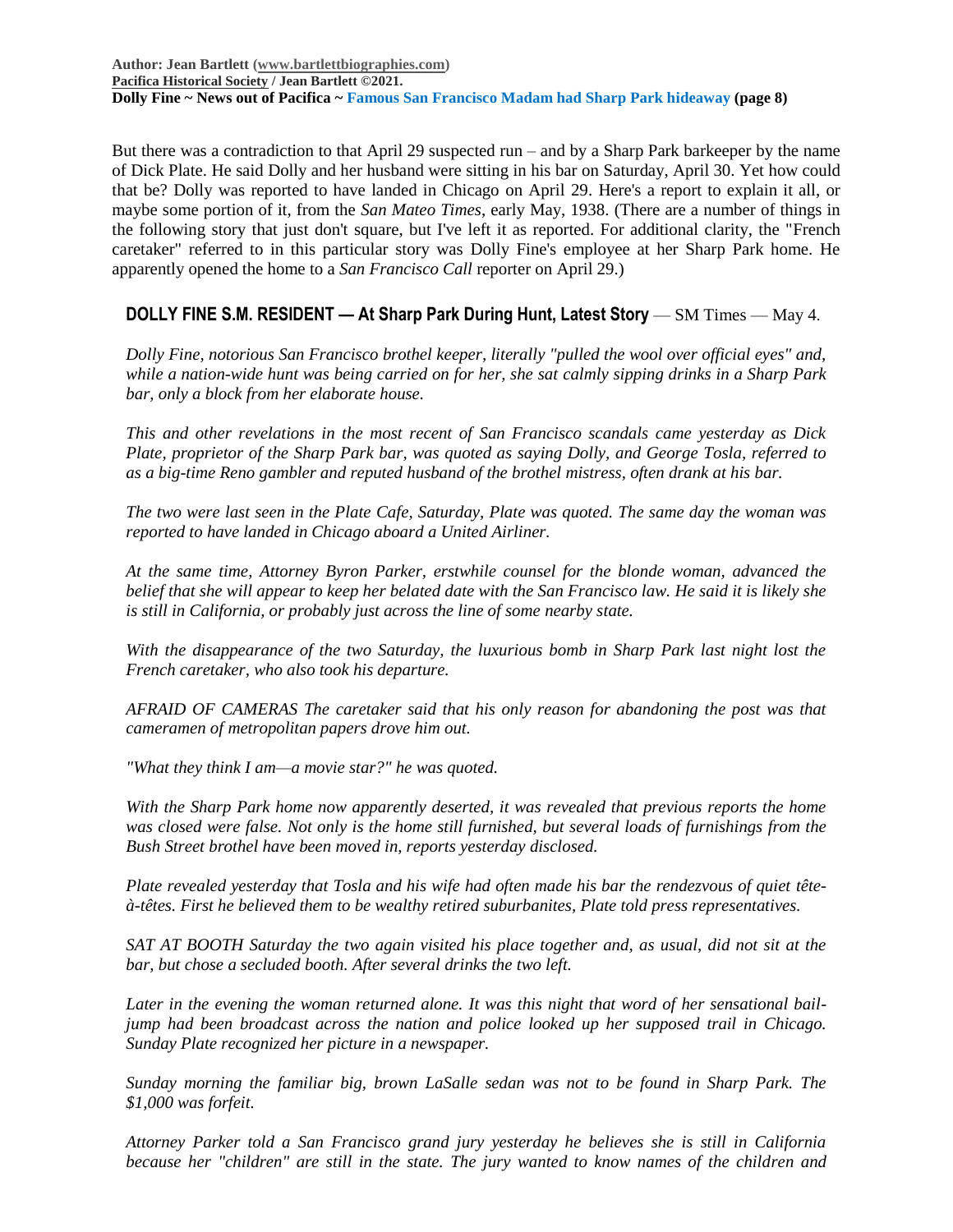*where they are located for it was previously understood she had but one child in another state. Parker declared he does not know.*

*It was also learned today that Testa, husband of the "Lady in Red," had been a habiture of North Beach for four or five years.*

In regards to this particular *San Mateo Times* story, Dolly's purported husband George Testa, has his last name in the same article also presented as "Tosla," twice. Research shows a fellow named George Testa, a cigar maker, had a business in San Francisco's North Beach District during the time in question, and a wife of a different name.

But what about Dolly's Sharp Park home, right at the waterfront on Carmel Avenue – still there, and still painted the same on the outside.

The *San Francisco Call* reporter, who bribed and pushed his way past the French caretaker to gain entrance to Dolly's holiday digs, had a field day writing his story. He called it "the house that sin built." He noted the "doorbell sounded like soft chimes, not some cheap ring." He wrote about its lacquered red bar with gilded dragons and a grand mirror. That room's shades were red, naturally. Adjectives covering luxury, comfort and riches purred from his pen. The story ran with photos. It was a sensation.

All that happening in Sharp Park — and then there was the telegram sent May 2, 1938 to San Francisco Chief of Police William J. Quinn from Chicago Chief of Detectives John L. Sullivan.

RETEL DOLLY FINE ALIAS DOROTHY HARDING ARRIVED AT 2:40 P.M. APRIL 29TH USING NAME MRS. L. O'BRIEN TOOK CAB TO LAWRENCE HOTEL PAID DEPOSIT ONE DOLLAR UNDER NAME MARIE SORENSEN. ALSO PAID DEPOSIT ONE DOLLAR VICEROY HOTEL SAME NAME SAME DATE HAS NOT RETURNED EITHER HOTEL? WILL ADVISE IF APPREHENDED.

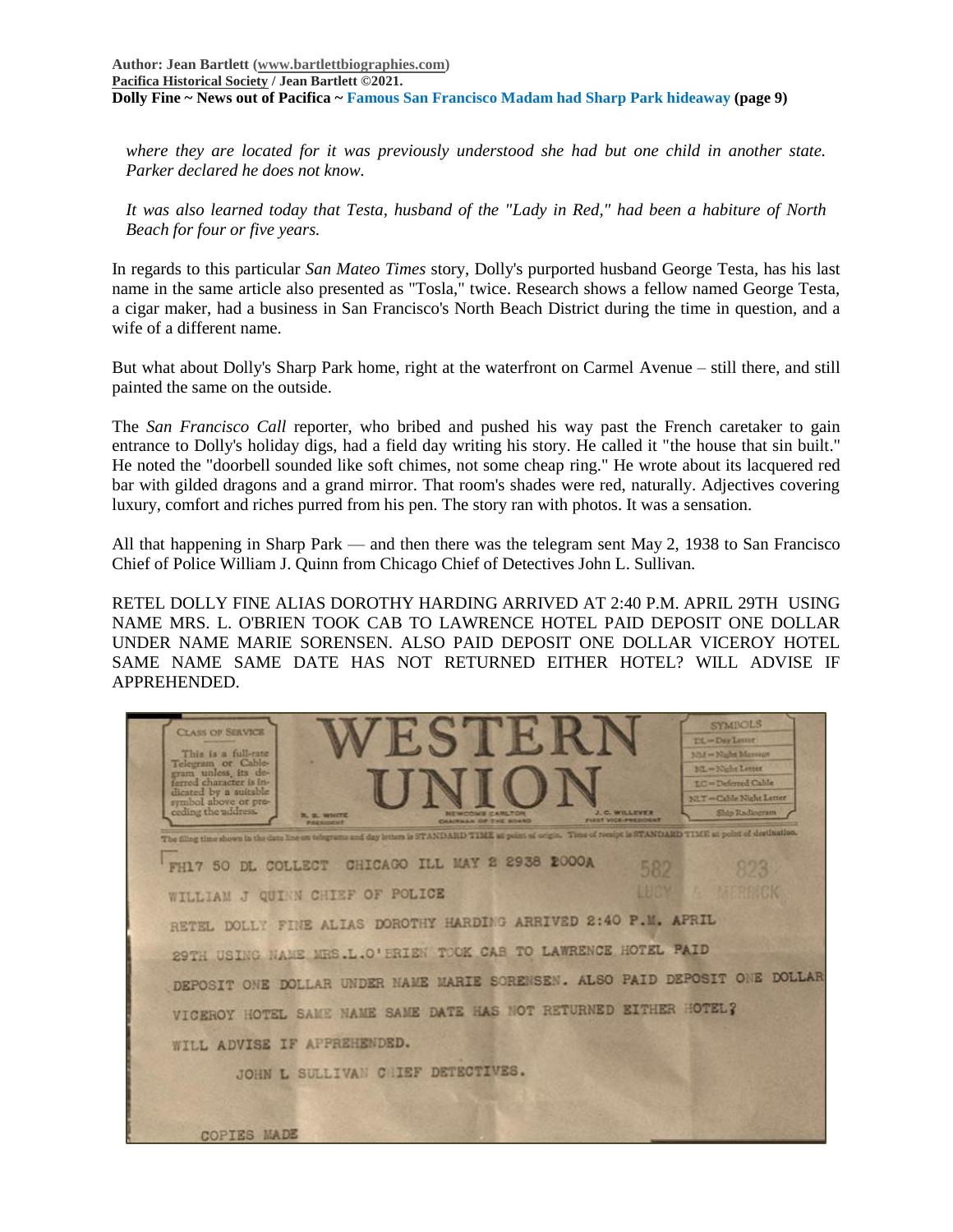It should be noted that once Dolly Fine's Sharp Park address was revealed, thousands of weekend motorists took to driving past it.

Now before that telegram was sent, the *San Mateo Times* ran the following report on Saturday, April 30.

#### **DOLLY FINE HOME ON COAST — Special to The Times — Sharp Park — April 30.**

*Sheriff James J. McGrath today kept a close watch on the luxurious Sharp Park home of Dolly Fine, San Francisco brothel keeper, now a fugitive from justice, as a nation-wide search was inaugurated for her.*

*HOME SEARCHED Sheriff McGrath, with Undersheriff Lawrence Nieri and Deputy Sheriff George Krehl, yesterday made a thorough search of her home. San Francisco police, in an earlier search, reported finding a list of select telephone numbers, evidently left by the blonde in her sudden departure.*

*The woman was last seen in the Bay region, Thursday night, when she came to her Sharp Park home. A number of trunks were delivered earlier and she followed in her big tan sedan.*

*Neighbors said she remained at the property but a few moments, then drove back toward San Francisco.*

*Going under the name of "Mrs. O'Brien," she was thought to be in Chicago now, having flown there aboard a United Airlines plane from Reno.*

*GRAND JURY ACTS Grand jury indictment charging her with contributing to the delinquency of minors, was believed by police to have hastened her departure.*

*A bizarre story of her life told to acquaintances before she left revealed that she planned to keep the rule of the underworld by "keeping my mouth shut."*

*She also said she had a child she was afraid would learn her true identity.*

*"If I could only have stayed open until the fair here in 1939* (The Golden Gate International Exposition)*, I would have been able to retire on an income of \$200 a month," she said.\**

*Her description has been broadcast to all police headquarters in the country.*

\*The savvy business woman was known for her wise investments as well as profit sharing for her girls. Fellow madam, future restaurateur and future mayor of Sausalito Sally Stanford called her friend Dolly, "the smartest madam in the racket."

Along with Chicago, Sharp Park and Reno, Paris and San Diego were also named as possible sightings.

On Monday May 2, 1938, the *San Francisco Examiner* reported that "pals" of Dolly Fine said that the San Francisco madam might return and tell all. They hinted she might "fight fire with fire by telling of vice in relation to police." Those same sources disclosed that Dolly, "far from being en route to France, merely put a state border between her and police." Dolly told pals that she was "rushed into her disappearance act by advisors." Who those advisors were and what their motives were was not known. The sources said Dolly had not originally intended to run away but there was a certain criminal attorney she needed to confer with but he was out of the city at the time.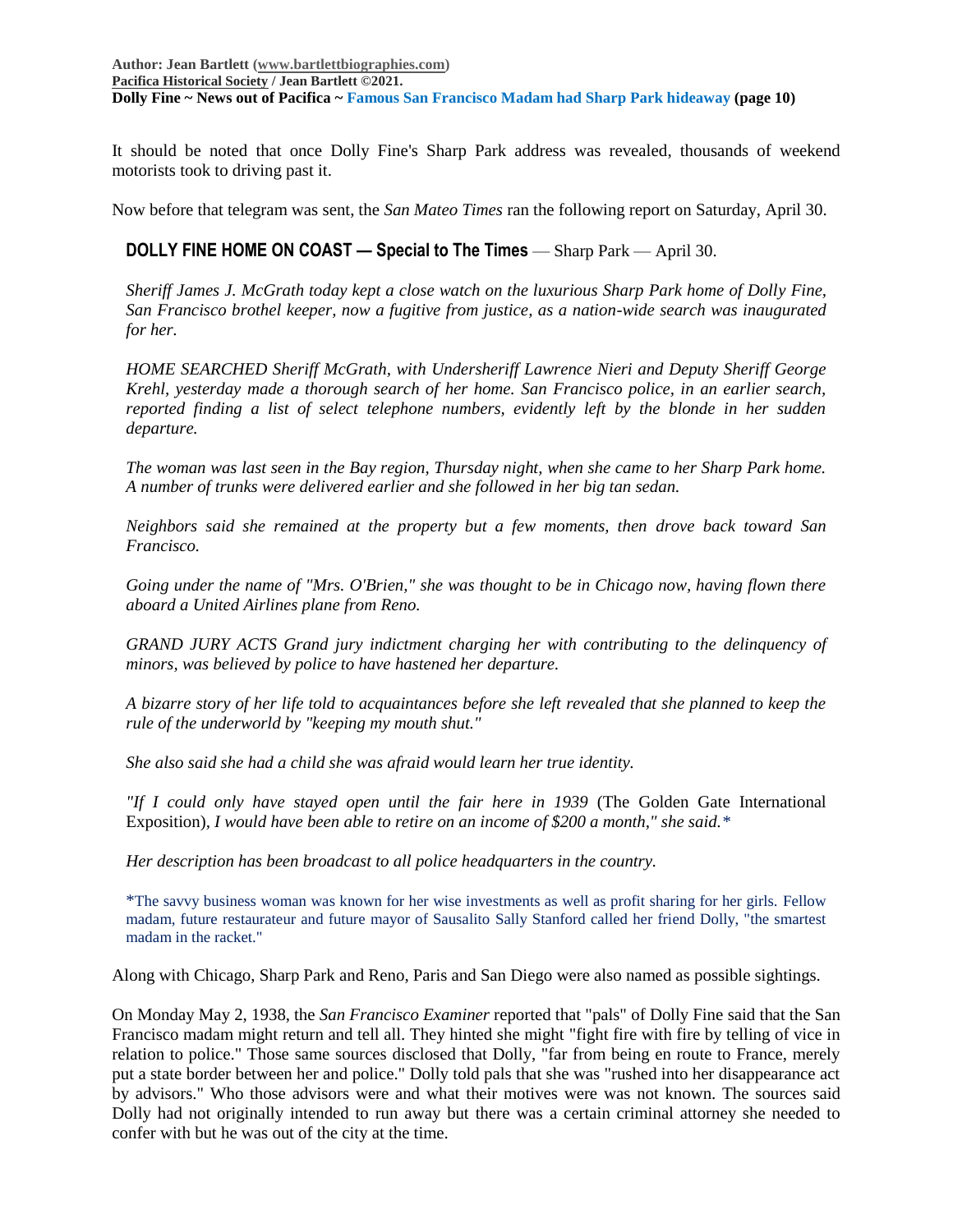**Author: Jean Bartlett [\(www.bartlettbiographies.com\)](http://www.bartlettbiographies.com/) [Pacifica Historical Society](http://pacificahistory.org/) / Jean Bartlett ©2021. Dolly Fine ~ News out of Pacifica ~ Famous San Francisco Madam had Sharp Park hideaway (page 11)**

Meanwhile, also on May 2, the *Nevada State Journal* reported that the "finery and elaborate furnishings" of Dolly's Sharp Park beach home were removed by van drivers who refused to discuss their orders or the destination of their delivery. (Almost 30 years later, the same paper would report that most of Dolly's time in hiding was spent at one of the larger hotels in Reno.)

On Thursday, May 5, the *San Mateo Times*, among many other papers, rolled out Dolly Fine's "real" name – though that name may be as full of holes as any of the other Dolly Fine aliases.

## **DOLLY FINE IN '25 GANG, CLAIM** — May 5.

*Sharp Park's most publicized resident today has been revealed as a member of a 1925 bandit gang, and, as a result, San Francisco police were searching for three members of the gang in an attempt to bring the bail-jumping Dolly Fine before the courts.*

*Information from San Francisco today said Dolly Fine, whose alleged Bush Street brothel cracked open a new vice investigation recently, was the Julia White, alias Julia Black, of the 1925 gang.*

*One member of the gang, known through underworld circles as Al Brady and whose real name, according to police is Lawrence Bryan, is said to be the brother of Dolly Fine.*

*Brady, or Bryan was "graduated" from Folsom prison while two other members of the gang, Fred "Dutch" Fritchen and Irby Hunt, also served prison terms. The three were arrested in 1925 for holding up "Dr." Gabor Koenigstein and robbing him of \$5,000 in rubies and diamonds.*

*Brady, supposed brother of Dolly Fine, stood trial and was acquitted on this count. Fritchen and Hunt escaped trial.*

*Today, however, police were searching the three for a possible clue as to the whereabouts of the missing woman and her supposed husband, both last seen by a Sharp Park barkeeper last Saturday. Dolly Fine was indicted by a San Francisco grand jury after she jumped \$1,000 bail on eight charges of contributing to the delinquency of a minor.*

There are definitely morsels of truth in the story that references the 1925 bandit gang. Definitely the "Julia White" in the story, who had her "headshot" taken by the San Francisco police, would later be known as Dolly Fine. What is not mentioned is that Julia White, alias Julia Black, was not charged. She apparently was the lookout. What is also not mentioned in that story is that the person robbed, Dr. Gabor Koenigstein, a chiropodist, also known as Kingston, was one of San Francisco's foremost fight referees, and there was something suspect in that business of his having \$5,000 in rubies and diamonds in his possession. Meanwhile, while Dolly's mentioned brother – Al Brady, or Lawrence Bryan, or Larry Brady as he became known when he was pulled before the grand jury regarding his involvement in the "Pete McDonough Bail Bond Scandal" – has a different last name than his "sister." Was Julia married to a guy with the last name of White or Black? Was her actual last name, Brady or Bryan like her supposed brother? Admittedly in a 1937 *San Francisco Examiner* photo of Larry Brady on the stand, there is a resemblance between Larry and Dolly. But who can make sense of this Grade-A baloney?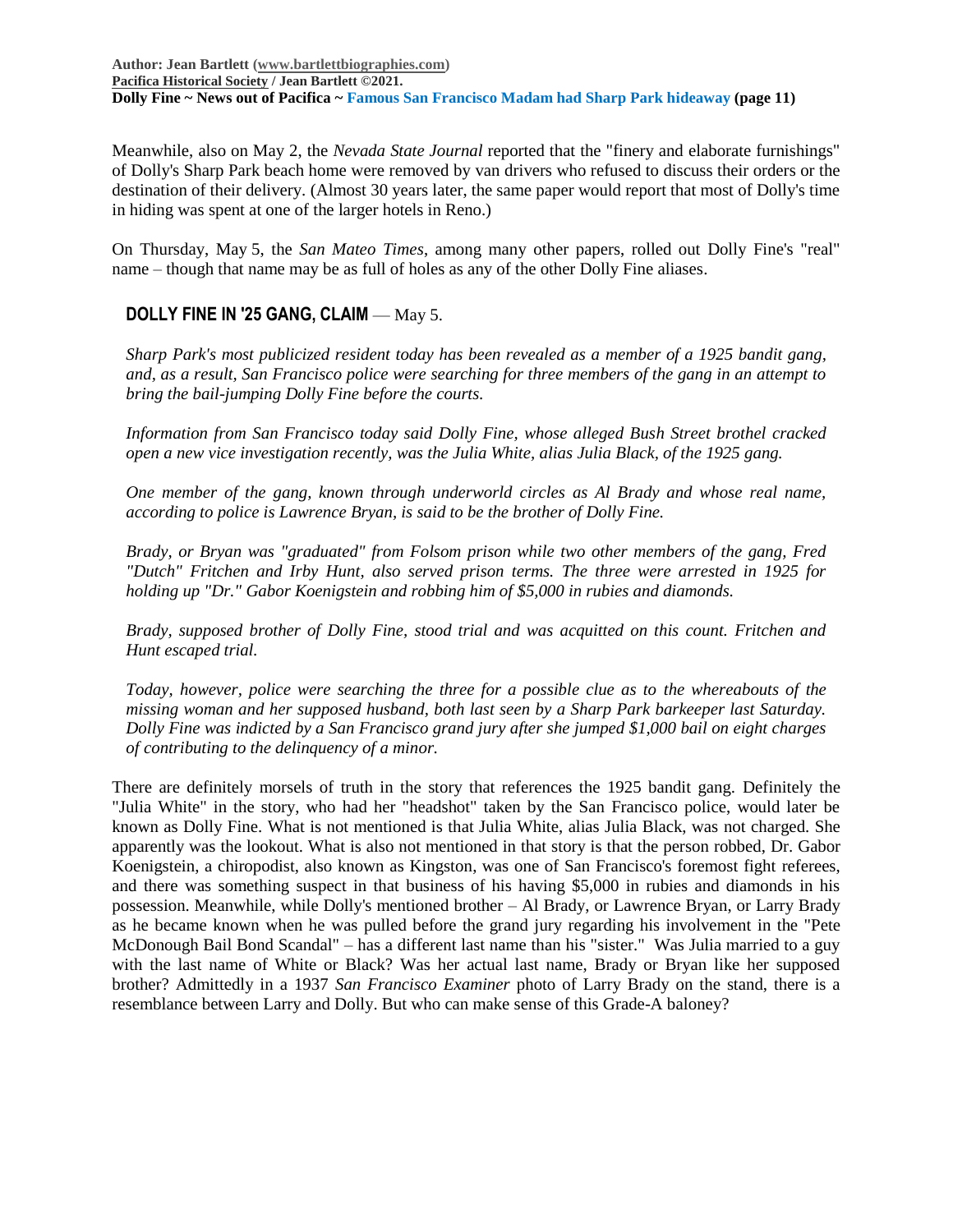



**Julia White, alias Julia Black, also known as Larry Brady, 1937,** *San Francisco Examiner***. Dolly Fine, was a teen in this 1925 mugshot, obtained by the** *San Francisco Examiner***.**

On May 4, 1938, the *Santa Cruz Sentinel* presented an Op-Ed opinion piece that excoriated the SFPD's cries of alarm over the missing madam.

## *DOLLY FINE "AT LARGE"*

*We try not to appear too cynical, but for some reason we just can't work ourselves into the proper frenzy over the "disappearance" of Dolly Fine, long established San Francisco brothel "madame," and the hectic search supposedly under way for her in this country and on the high seas.*

*In spite of the high-sounding pronunciamentos issued daily to the press by Chief of Police William Quinn, no one can tell us that the San Francisco police department does not hope—way down in its heart—that the missing vice queen is never found.*

*This, of course, goes principally for the cops on Dolly's Bush Street beat and the boys in the home precinct station house. Dolly, according to her story poured out in confidence to a metropolitan newspaper reporter and two days later spilled all over the front page by the same scribe "in the public interest," paid her boys in blue handsomely for protection.*

*Dolly, even in spite of her underworld code that demands sealed lips come what may, might nevertheless be tempted to deviate ever so slightly from the party line in event one or more of the boys pulled the old double cross, or as the San Francisco natives quaintly put it, "turn on too much heat."*

*Yes, the more we think of it, the more we feel that if the San Francisco police department never sees Dolly Fine again it will still be too soon. Not that we would infer that any of its members could have had anything to do with her "disappearance"—no, no, not that!*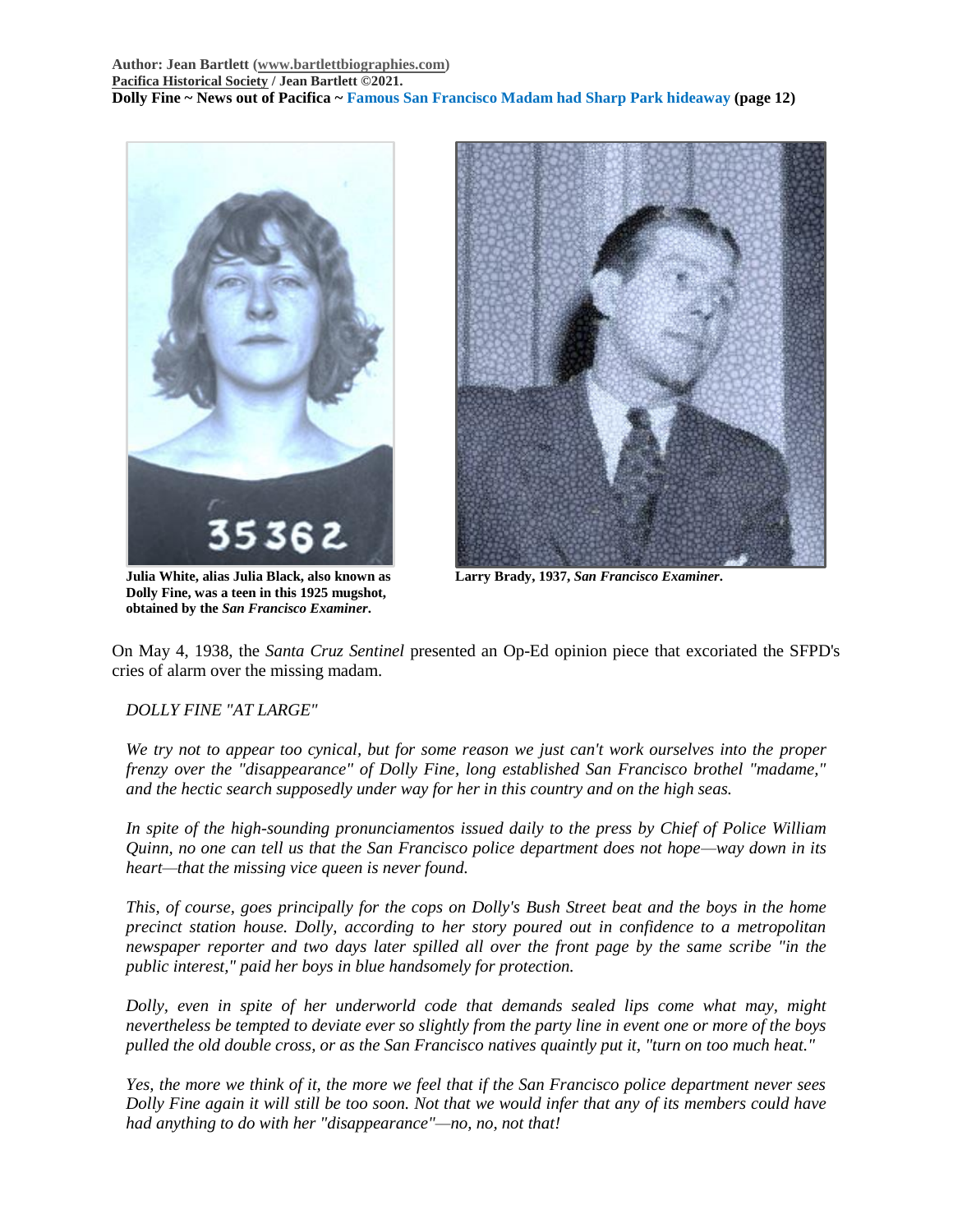On May 19, 1938, the *San Mateo Times* reported that Dolly was in San Diego. It came right off of the UP Newswire.

*Dolly Fine, wanted by San Francisco police since April 29 as a fugitive, obtained the aid of a San Diego notary public Monday to cancel a lease on a San Francisco residence which figured in the charges against her, it was learned today.*

*Miss Fine, often referred to as the "Lady in Red," appeared suddenly at the desk of Edith G. Benjamin, notary public in a downtown hotel, Monday and had the cancellation of a lease on a house at 1275 Bush Street, San Francisco, notarized.*

*Miss Benjamin said the woman signed the paper as "Dorothy Fine." She was accompanied by a man who was not identified.*

*As soon as the paper was notarized Miss Fine and her companion departed.*

*In San Francisco it was learned police have started abatement actions against the house Miss Fine formerly leased. The woman is wanted for allegedly contributing to the delinquency of minors in connection with operation of the residence.*

At some point, if not all along, Dolly decided she would return to San Francisco and face the charges. By then she had hired San Francisco criminal lawyer Jake Ehrlich. She needed the best. Ehrlich's nickname was "The Master."

Born in 1900, in Rockville, Maryland, Ehrlich began his legal studies at Georgetown Law School, and then nearly penniless, came out to San Francisco and finished his legal education at San Francisco Law School, the oldest evening law school in the States. While he studied, he boxed professionally to pay the bills. He became famous in 1931 when he, and attorney Jerry Geisler of Hollywood, successfully reversed the 1929-statutory rape conviction of their client, theater magnate Alexander Pantages. Pantages at one point operated 84 theaters across the U.S. and Canada. In 1929, he was convicted of raping a 17-year-old dancer.

An impeccable dresser, Ehrlich became a member of the California Bar in 1922 and practiced until his death, December 24, 1971. Throughout his career he would handle or partner on 105 murder cases. None of his clients received the death penalty and 41 would be acquitted on all counts. Along with Dolly Fine, his caseload over the years would cover a lineup of famous defendants, including: drummer Gene Krupa for marijuana, Errol Flynn for divorce, Gertrude Morris for murdering her husband and Howard Hughes for movie censorship on his film, "The Outlaw." Ehrlich won them all.

On Wednesday, July 27, 1938, the six-foot tall madam returned to San Francisco to face charges. Her 89 day disappearance squeaked in just under the 90-day bail expiration. The *Nevada State Journal Reno* was one among many newspapers to run this UP Newswire.

*Dolly Fine, a blonde brothel queen who has been playing hide-and-seek with San Francisco's police for three months, surrendered late Wednesday to answer the charges that arose when raiders found eight school boys of prominent families in her place.*

*She appeared with her attorney, J. W. Ehrlich, in the court of Superior Judge I.M. Golden.*

*Smartly clad and flippant, she said she had fled "because of those nasty headlines about me."*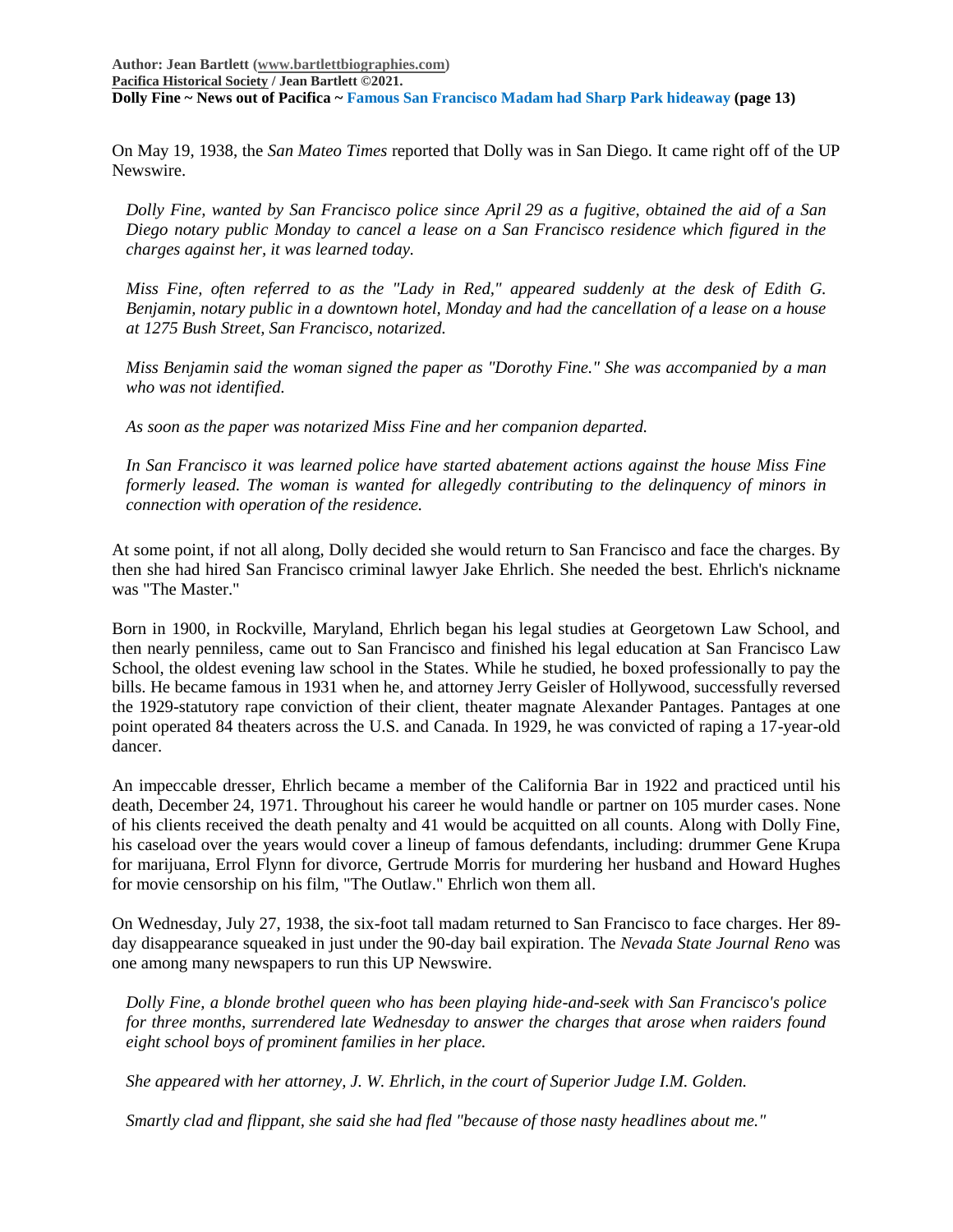

**Dolly Fine returns to face the music.** *San Francisco Examiner photo***, 1938.**

*Reported at various times in San Diego, Chicago and Reno during the three-month chase, Miss Fine said she had been in San Diego but denied having been east.*

*The raid and her flight last spring touched off one of the city's choicest scandals.*

\*\*\*

On July 28, the *Santa Cruz Sentinel* picked up the AP (Associated Press) story, out of San Francisco.

*Dolly Fine, also known as Dorothy Harding, ended an 89 day game of hide-and-seek with the police when she returned Wednesday to face trial on charges of running a disorderly house and contributing to the delinquency of eight high school boys.*

*The boys were seized last April in a raid on a San Francisco brothel that police claim Miss Fine operated.*

*Dolly, a slender blonde, appeared first today at the offices of Jake Ehrlich, her lawyer. Police Inspectors Frank Lucey and William Merrick, to whom Ehrlich had telephoned, were in Ehrlich's office when she arrived.*

*"Hello, Dolly, how are you?" they said.*

*"Hello, boys," said Dolly. "Everything happens to me, don't it?"*

*There was a conference and from there Dolly was squired to the Hall of Justice. A fair-sized procession of policemen and other characters marched behind her into the court room of Superior Judge I.M. Golden.*

*While her lawyer arranged for her release on \$2,000 bail, Dolly twisted a handkerchief and denied to newsmen she was guilty of the charges against her.*

*"I am innocent," said she. "Give me a break."*

*"When I saw the headlines after my arrest, I couldn't stand it, so I left. I was nervous and ill, so I went to a sanitarium. It was out of the state, but never in Reno or Chicago or Paris, as reported."*

*Dolly said she had been in San Diego for a time while she was away. William Quinn, San Francisco chief of police, said 30 arrests had been made since 1930 in resorts operated by Dolly.*

Let's talk Attorney Ehrlich. His services did not come cheap. It was reported that during his career one defendant paid him \$15,000 for a 15-minute court appearance, and did so without complaint. Ehrlich subpoenaed all eight parents the morning of the first trial. He knew they wouldn't show. They didn't want the scandal. They didn't want their "good" family names raked across the headlines. And Ehrlich was right. They were all no-shows. Then Ehrlich asked District Attorney Brady — hadn't several of the dads already mentioned that they had introduced their sons to prostitution? Where was the evidence to support that Dolly contributed to their delinquency, if the delinquency had already been established by the boys' own fathers. The judge went along with Ehrlich. There would be no forcing the parents to come in and